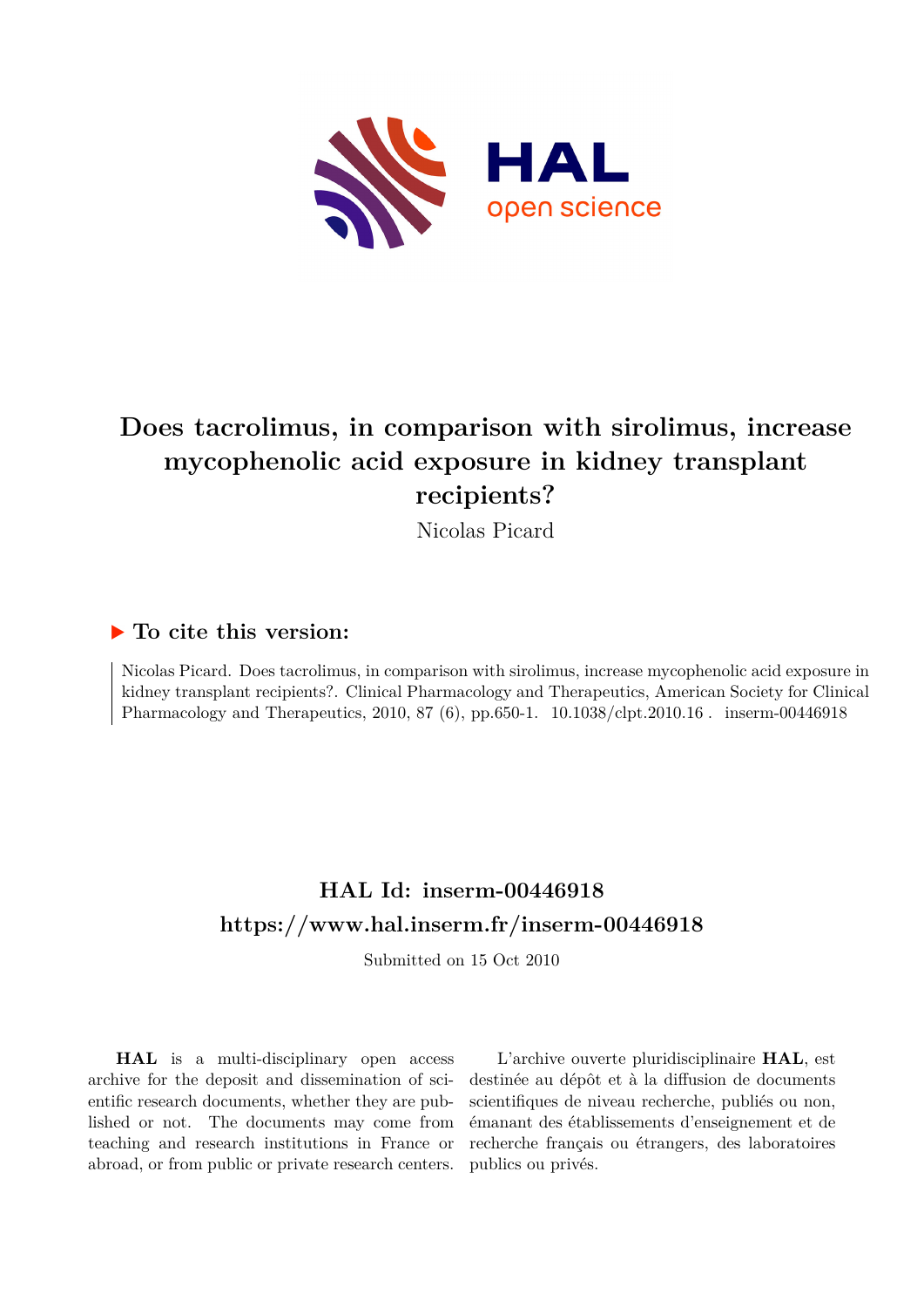### *Does tacrolimus, in comparison with sirolimus, increase mycophenolic acid exposure in kidney transplant recipients?*

**Nicolas Picard** 1 2 \*

*UNIT-M-U850, Pharmacologie des immunosuppresseurs en transplantation 1 INSERM : U850 , Universit*é *de Limoges , faculte de medecine 2, rue du docteur marcland 87025 LIMOGES CEDEX 1,FR*

*Service de Pharmacologie, toxicologie et pharmacovigilance 2 CHU Limoges , Centre R*é*gional de Pharmacovigilance , H*ô*pital Dupuytren , 2 avenue Martin Luther King 87042 LIMOGES CEDEXLimoges,FR*

\* Correspondence should be adressed to: Nicolas Picard <nicolas.picard@unilim.fr >

**MESH Keywords** Animals ; Clinical Trials as Topic ; methods ; standards ; Drug Interactions ; Humans ; Immunosuppressive Agents ; pharmacokinetics ; Kidney Transplantation ; methods ; Mycophenolic Acid ; analogs & derivatives ; pharmacokinetics ; Sirolimus ; pharmacology ; Tacrolimus ; pharmacology

**Author Keywords** TACROLIMUS

### **To the Editor**

Based on their study, "Increased mycophenolic acid exposure in stable kidney transplant recipients on tacrolimus as compared with those on sirolimus: implication for pharmacokinetics ", Braun et al. concluded that mycophenolic acid (MPA) exposure is greater in tacrolimus treated patients than in those treated with sirolimus during maintenance immunosuppression after kidney transplant and suggested that it may reflect an intestinal interaction of tacrolimus and MPA (1 ).

Knowledge of whether MPA exposure is differentially modified by tacrolimus and sirolimus is important because of the current clinical trend of substituting calcineurin inhibitors for mTOR inhibitors and of the growing evidence that MPA exposure should be controlled to optimize therapy.

However, given the interindividual pharmacokinetic variability of MPA, we feel that the number of patients studied by Braun et al. (n= 9 on sirolimus vs 14 on tacrolimus) was too low to rigorously demonstrate a pharmacokinetic interaction. We recently conducted a pharmacogenetic/pharmacokinetic study of MPA in a larger group of kidney transplant recipients and found no difference of MPA and MPA-glucuronide dose-normalized exposures between patients on sirolimus (n=42) and tacrolimus (n=28), with similar renal function (2 ) (Table 1 ).

Braun et al. suggested that MPA was better absorbed in the gastrointestinal tract when associated with tacrolimus than with sirolimus and argued that recent clinical findings from Mino et al. (3 ) and experimental data involving an ex-vivo swine intestinal perfusion model ( 4 ) supported their hypothesis. In fact, in the perfusion model tacrolimus resulted in higher amounts of MPA-glucuronide with no reported change in MPA, which rather suggests that tacrolimus decreases MPA oral bioavailability. Conversely, a well-designed drug interaction study in rats showed that MPA concentrations during monotherapy are not different from concentrations detected during tacrolimus coadministration, which is not in favour of an interaction (5 ). On the other hand, the study from Milo et al. compared MPA pharmacokinetics between kidney transplant recipients and patients with lupus nephritis receiving no calcineurin inhibitors but high doses of glucocorticoids, which makes any extrapolation to other situations very hazardous. The alternative hypothesis of 'unknown' protein-protein interaction raised by Braun et al. seems very speculative.

The conclusions drawn by Braun et al. about the interaction between mycophenolate and tacrolimus appear thus to be conflicting with experimental findings as well as with observations in a larger population. However, the definitive proof can only be brought by a randomized cross-over clinical pharmacokinetics study in homogenous groups of transplant recipients.

#### **References:**

- 1 . Braun F , Schocklmann H , Ziegler E , Kunzendorf U , Armstrong VW , Renders L . Increased mycophenolic acid exposure in stable kidney transplant recipients on tacrolimus as compared with those on sirolimus: implications for pharmacokinetics . Clin Pharmacol Ther . 86 : 411 - 415 2009 ;
- 2 . Picard N . The role of organic anion-transporting polypeptides and their common genetic variants in mycophenolic acid pharmacokinetics . Clin Pharmacol Ther . 87 : 100 108 2010 ;
- 3 . Mino Y . Comparison of pharmacokinetics of mycophenolic acid and its glucuronide between patients with lupus nephritis and with kidney transplantation . Ther Drug Monit . 30 : 656 - 661 2008 ;
- 4 . Braun F . An ex vivo model to study the intestinal biotransformation of immunosuppressives . Transplant Proc . 32 : 2536 2000 ;
- 5 . van Gelder T , Klupp J , Barten MJ , Christians U , Morris RE . Comparison of the effects of tacrolimus and cyclosporine on the pharmacokinetics of mycophenolic acid . Ther Drug Monit . 23 : 119 - 128 2001 ;